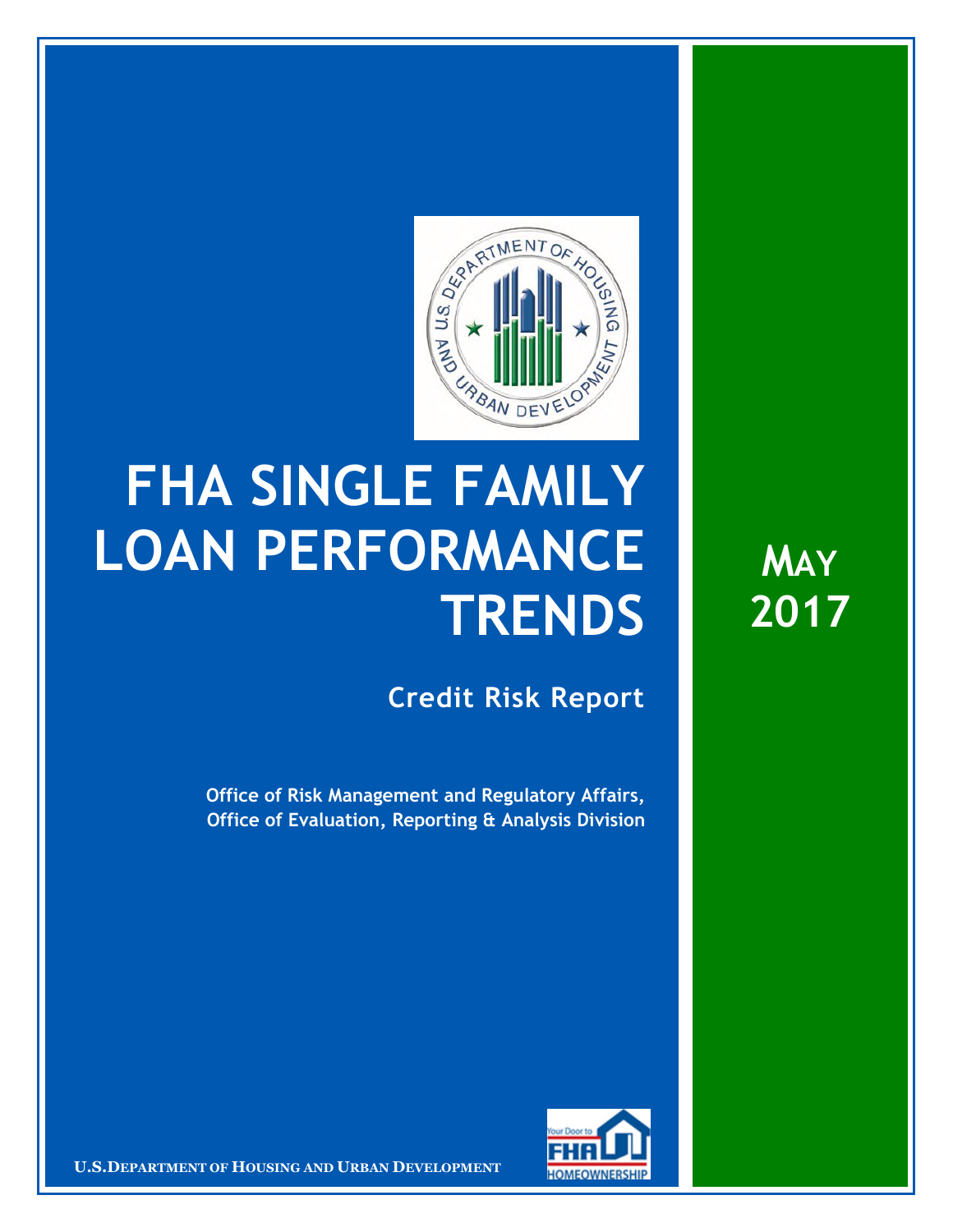## Table of Contents

## Table of Figures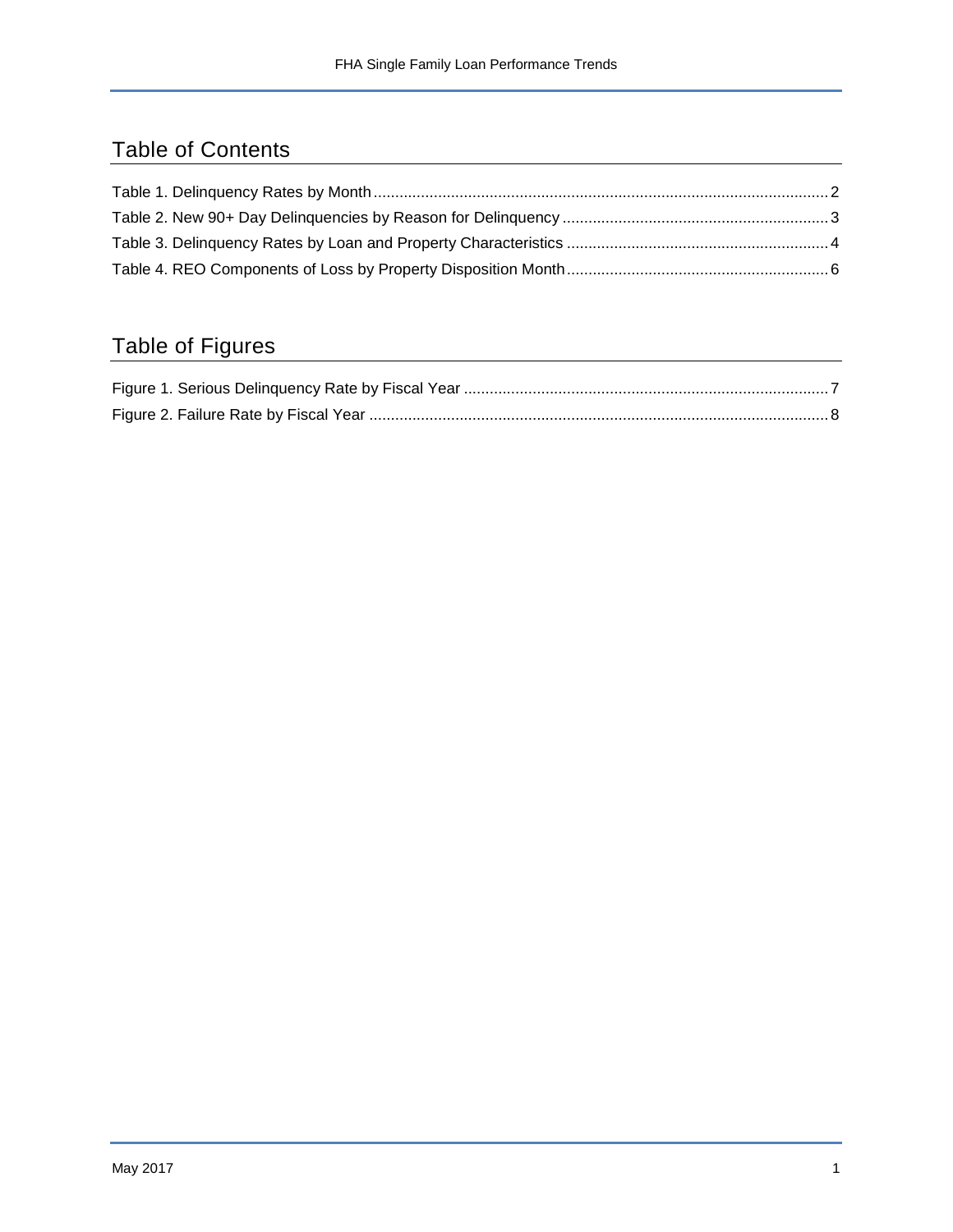|          | Active<br>Insurance in | Delinquency Rates <sup>a</sup> (%) |        |                                | Exceptions <sup>b</sup> (%) | Serious    |                       |
|----------|------------------------|------------------------------------|--------|--------------------------------|-----------------------------|------------|-----------------------|
|          | Force                  |                                    |        |                                | In.                         | In         | Delinquency           |
| Month    | (EOM)                  | 30-day                             | 60-day | 90-day                         | Foreclosure                 | Bankruptcy | Rate <sup>c</sup> (%) |
|          |                        |                                    |        | <b>Non-Seasonally Adjusted</b> |                             |            |                       |
| May 2016 | 7,813,695              | 4.21                               | 1.37   | 2.57                           | 1.63                        | 0.87       | 5.07                  |
| Jun      | 7,814,304              | 4.38                               | 1.46   | 2.50                           | 1.62                        | 0.89       | 5.02                  |
| Jul      | 7,824,682              | 4.74                               | 1.52   | 2.50                           | 1.59                        | 0.87       | 4.96                  |
| Aug      | 7,834,822              | 4.49                               | 1.54   | 2.52                           | 1.55                        | 0.88       | 4.95                  |
| Sep      | 7,838,495              | 4.48                               | 1.57   | 2.56                           | 1.50                        | 0.86       | 4.92                  |
| Oct      | 7,840,261              | 4.55                               | 1.60   | 2.58                           | 1.47                        | 0.86       | 4.91                  |
| Nov      | 7,839,269              | 4.74                               | 1.64   | 2.62                           | 1.46                        | 0.86       | 4.94                  |
| Dec      | 7,842,834              | 5.04                               | 1.69   | 2.67                           | 1.46                        | 0.87       | 4.99                  |
| Jan 2017 | 7,877,094              | 4.66                               | 1.63   | 2.62                           | 1.47                        | 0.87       | 4.97                  |
| Feb      | 7,891,926              | 4.44                               | 1.47   | 2.49                           | 1.46                        | 0.86       | 4.81                  |
| Mar      | 7,904,390              | 3.68                               | 1.23   | 2.21                           | 1.47                        | 0.86       | 4.54                  |
| Apr      | 7,917,975              | 4.63                               | 1.32   | 2.17                           | 1.44                        | 0.86       | 4.47                  |
| May      | 7,934,510              | 4.32                               | 1.37   | 2.09                           | 1.41                        | 0.86       | 4.36                  |
|          |                        |                                    |        | <b>Seasonally Adjusted</b>     |                             |            |                       |
| May 2016 | 7,813,695              | 4.23                               | 1.46   | 2.76                           | 1.59                        | 0.88       | 5.23                  |
| Jun      | 7,814,304              | 4.42                               | 1.52   | 2.69                           | 1.66                        | 0.91       | 5.26                  |
| Jul      | 7,824,682              | 4.98                               | 1.54   | 2.65                           | 1.63                        | 0.89       | 5.17                  |
| Aug      | 7,834,822              | 4.28                               | 1.52   | 2.64                           | 1.63                        | 0.93       | 5.20                  |
| Sep      | 7,838,495              | 4.17                               | 1.45   | 2.61                           | 1.55                        | 0.88       | 5.03                  |
| Oct      | 7,840,261              | 4.55                               | 1.52   | 2.56                           | 1.49                        | 0.83       | 4.88                  |
| Nov      | 7,839,269              | 4.47                               | 1.52   | 2.46                           | 1.48                        | 0.82       | 4.76                  |
| Dec      | 7,842,834              | 4.67                               | 1.51   | 2.45                           | 1.46                        | 0.83       | 4.74                  |
| Jan 2017 | 7,877,094              | 4.45                               | 1.45   | 2.34                           | 1.45                        | 0.85       | 4.64                  |
| Feb      | 7,891,926              | 4.77                               | 1.59   | 2.35                           | 1.43                        | 0.85       | 4.64                  |
| Mar      | 7,904,390              | 4.27                               | 1.42   | 2.28                           | 1.43                        | 0.87       | 4.58                  |
| Apr      | 7,917,975              | 5.04                               | 1.52   | 2.26                           | 1.44                        | 0.86       | 4.56                  |
| May      | 7,934,510              | 4.48                               | 1.49   | 2.15                           | 1.43                        | 0.87       | 4.46                  |

<span id="page-2-0"></span>

EOM = end of month.

<sup>a</sup>The 90-day category includes all loans that are at least 3 months delinquent excluding those loans in foreclosure or bankruptcy processing. Included in the delinquency counts are loans under active consideration for loss mitigation foreclosure avoidance.

<sup>b</sup> Exceptions are counted separately from delinquencies, regardless of the length of the delinquency period.

<sup>c</sup> Serious delinquency rates are the sum of 90-day delinquencies plus in-foreclosures and in-bankruptcies.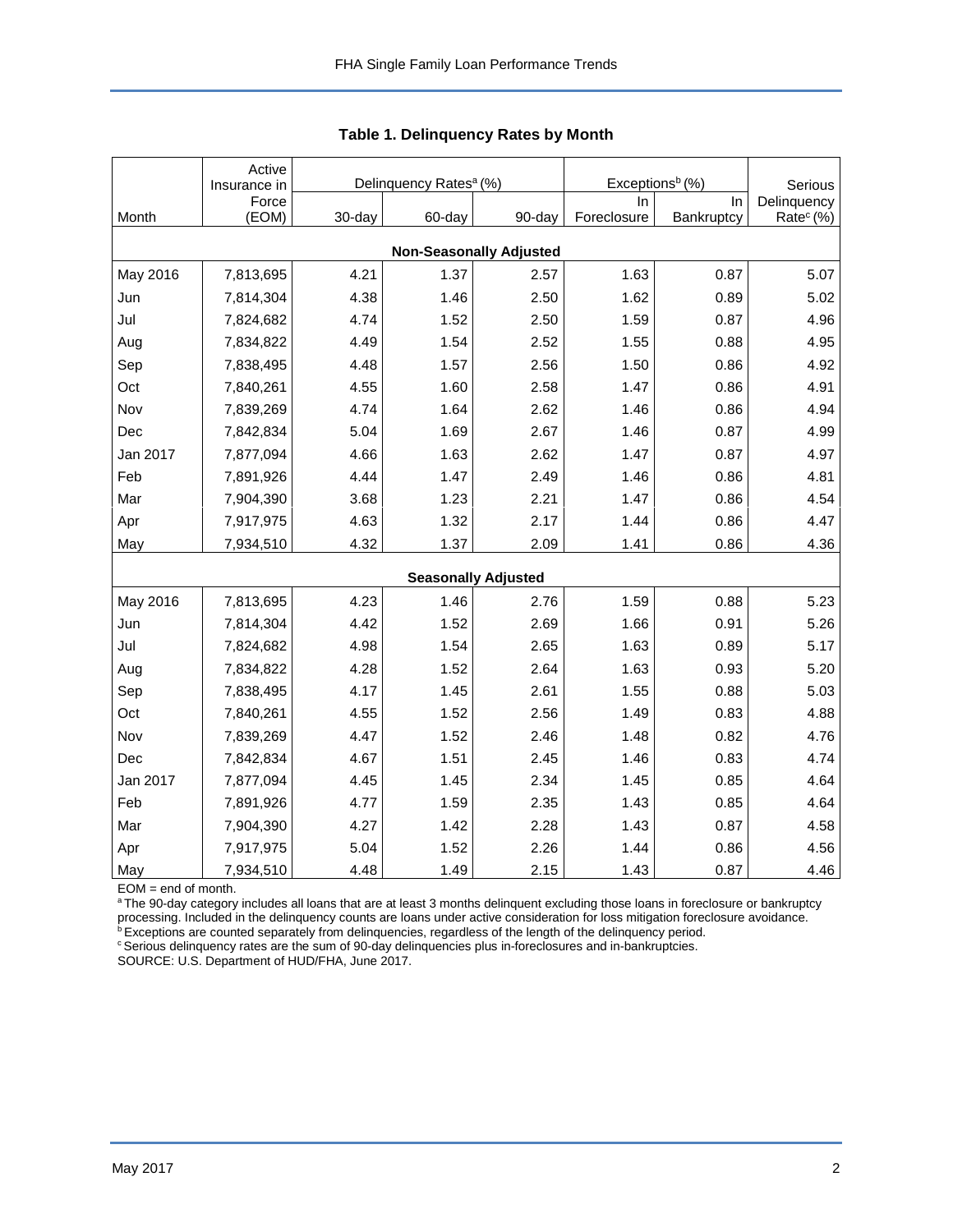<span id="page-3-0"></span>

|                                   |               | Share by Reason for Delinquency (%) |            |             |                                                        |                                |         |                    |  |  |  |
|-----------------------------------|---------------|-------------------------------------|------------|-------------|--------------------------------------------------------|--------------------------------|---------|--------------------|--|--|--|
| <b>Fiscal Year</b><br>and Quarter | New 90+ Day   | Reduction                           |            | Excessive   | Death or<br>Illness of<br>Principal<br><b>Borrower</b> | Marital<br><b>Difficulties</b> | No      | Other <sup>a</sup> |  |  |  |
|                                   | Delinquencies | of Income                           | Unemployed | Obligations | or Family                                              |                                | Contact |                    |  |  |  |
| 2011 Q1                           | 133,710       | 37.73                               | 9.68       | 16.37       | 9.51                                                   | 4.59                           | 12.88   | 9.23               |  |  |  |
| 2011 Q2                           | 117,909       | 37.32                               | 10.24      | 16.08       | 10.15                                                  | 4.52                           | 11.99   | 9.70               |  |  |  |
| 2011 Q3                           | 99,256        | 36.68                               | 10.42      | 16.47       | 10.66                                                  | 4.88                           | 10.74   | 10.14              |  |  |  |
| 2011 Q4                           | 133,829       | 37.31                               | 10.25      | 17.50       | 10.95                                                  | 4.76                           | 9.34    | 9.90               |  |  |  |
| 2012 Q1                           | 158,095       | 36.55                               | 9.47       | 19.12       | 11.09                                                  | 4.51                           | 9.23    | 10.04              |  |  |  |
| 2012 Q2                           | 114,763       | 37.14                               | 10.00      | 17.62       | 11.37                                                  | 4.76                           | 8.50    | 10.61              |  |  |  |
| 2012 Q3                           | 101,467       | 36.80                               | 9.73       | 17.57       | 11.69                                                  | 4.97                           | 8.29    | 10.96              |  |  |  |
| 2012 Q4                           | 125,200       | 36.80                               | 9.51       | 18.08       | 11.86                                                  | 4.65                           | 8.06    | 11.05              |  |  |  |
| 2013 Q1                           | 124,359       | 36.20                               | 9.00       | 18.47       | 12.02                                                  | 4.66                           | 8.10    | 11.54              |  |  |  |
| 2013 Q2                           | 104,165       | 35.81                               | 8.81       | 18.05       | 12.23                                                  | 4.53                           | 8.09    | 12.49              |  |  |  |
| 2013 Q3                           | 86,810        | 35.97                               | 8.29       | 18.12       | 12.36                                                  | 4.59                           | 8.34    | 12.32              |  |  |  |
| 2013 Q4                           | 105,090       | 36.32                               | 8.30       | 19.11       | 12.40                                                  | 4.57                           | 8.61    | 10.69              |  |  |  |
| 2014 Q1                           | 112,099       | 35.30                               | 7.93       | 20.49       | 12.18                                                  | 4.46                           | 9.11    | 10.52              |  |  |  |
| 2014 Q2                           | 93,183        | 34.79                               | 8.06       | 19.66       | 11.82                                                  | 4.32                           | 10.55   | 10.81              |  |  |  |
| 2014 Q3                           | 80,881        | 33.31                               | 7.95       | 19.91       | 12.29                                                  | 4.37                           | 11.09   | 11.09              |  |  |  |
| 2014 Q4                           | 101,850       | 32.50                               | 7.54       | 20.98       | 12.62                                                  | 4.43                           | 11.20   | 10.74              |  |  |  |
| 2015 Q1                           | 106,665       | 31.86                               | 7.02       | 21.99       | 12.70                                                  | 4.23                           | 11.40   | 10.80              |  |  |  |
| 2015 Q2                           | 82,866        | 32.24                               | 7.17       | 21.65       | 12.56                                                  | 4.19                           | 11.23   | 10.97              |  |  |  |
| 2015 Q3                           | 71,869        | 30.91                               | 6.73       | 21.45       | 12.72                                                  | 4.24                           | 12.63   | 11.32              |  |  |  |
| 2015 Q4                           | 88,263        | 30.72                               | 6.72       | 22.25       | 12.79                                                  | 3.99                           | 11.54   | 11.99              |  |  |  |
| 2016 Q1                           | 92,607        | 30.68                               | 6.59       | 22.63       | 12.97                                                  | 4.06                           | 10.74   | 12.33              |  |  |  |
| 2016 Q2                           | 78,978        | 30.23                               | 7.00       | 22.82       | 12.82                                                  | 3.95                           | 11.20   | 11.99              |  |  |  |
| 2016 Q3                           | 66,500        | 30.90                               | 7.24       | 23.27       | 13.36                                                  | 4.17                           | 9.66    | 11.41              |  |  |  |
| 2016 Q4                           | 85,289        | 31.43                               | 8.14       | 23.85       | 13.36                                                  | 4.00                           | 8.29    | 10.93              |  |  |  |
| 2017 Q1                           | 94,957        | 30.63                               | 8.02       | 24.35       | 13.36                                                  | 3.75                           | 7.91    | 11.98              |  |  |  |
| 2017 Q2                           | 75,376        | 29.99                               | 8.41       | 24.03       | 13.37                                                  | 3.64                           | 9.39    | 11.17              |  |  |  |
| 2017 Q3-Apr                       | 20,612        | 28.06                               | 8.14       | 23.59       | 13.77                                                  | 3.50                           | 10.38   | 12.57              |  |  |  |
| 2017 Q3-May                       | 20,991        | 25.98                               | 7.53       | 22.83       | 12.82                                                  | 3.06                           | 13.07   | 14.71              |  |  |  |

<span id="page-3-1"></span>**Table 2. New 90+ Day Delinquencies by Reason for Delinquency** 

a Includes abandonment of property, distant employment transfer, neighborhood problems, property problems, inability to sell or rent property, military service, business failure, casualty loss, energy-environment cost, servicing problems, payment adjustment, payment dispute, and transfer of ownership pending fraud and incarceration.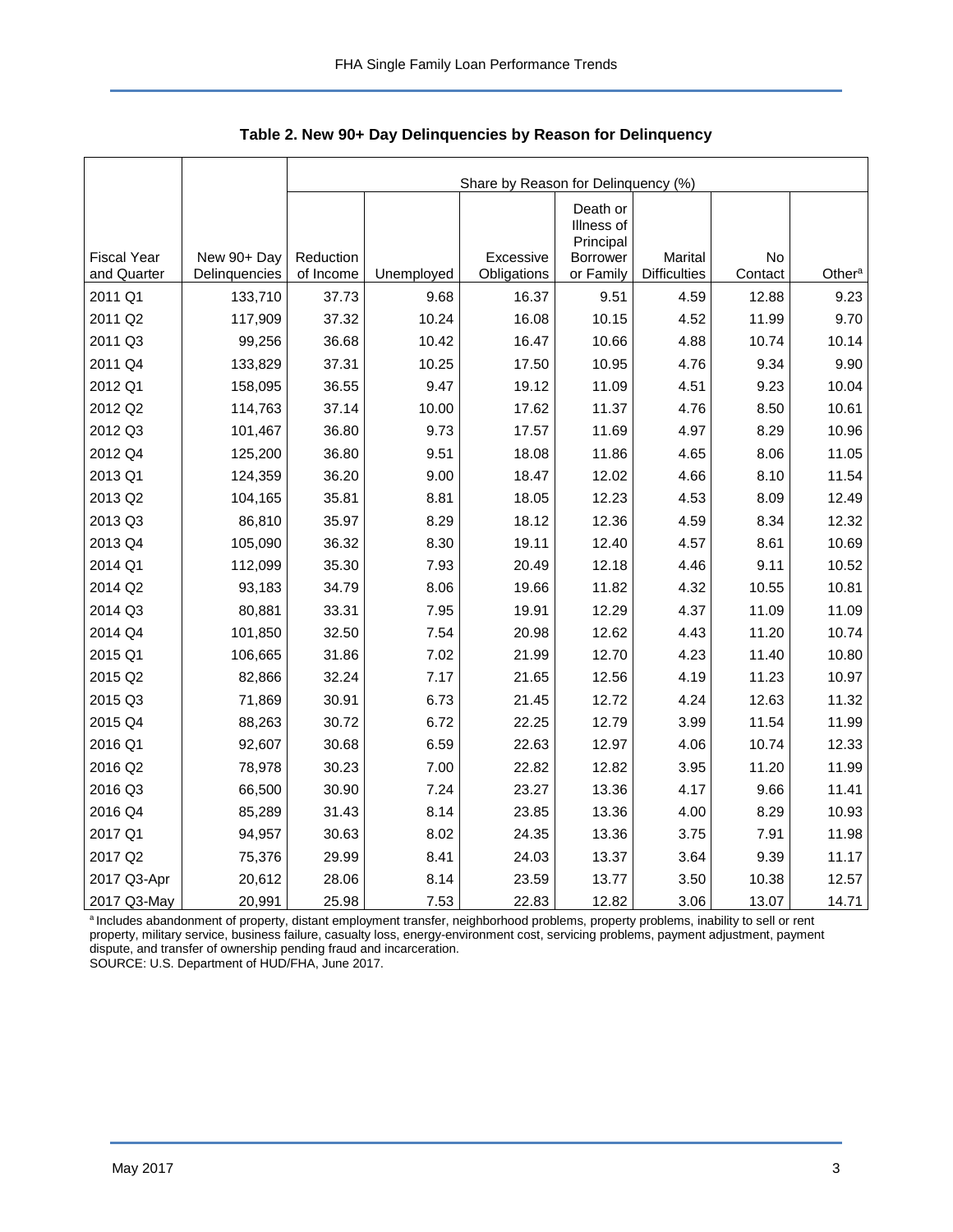<span id="page-4-0"></span>

|                           |                                   | Rates of Active Loan Counts (%) |        |        |         |                    |                  |                                  |  |  |  |
|---------------------------|-----------------------------------|---------------------------------|--------|--------|---------|--------------------|------------------|----------------------------------|--|--|--|
|                           |                                   |                                 |        |        |         |                    |                  | Serious                          |  |  |  |
|                           | <b>IIF</b><br>Shares <sup>a</sup> | All Past<br>Dueb                | 30-Day | 60-Day | 90+ Day | In.<br>Foreclosure | In<br>Bankruptcy | Delinquency<br>Rate <sup>c</sup> |  |  |  |
| <b>Loan Purpose</b>       |                                   |                                 |        |        |         |                    |                  |                                  |  |  |  |
| All Active Loans          | 7,934,510                         | 10.05                           | 4.32   | 1.37   | 2.09    | 1.41               | 0.86             | 4.36                             |  |  |  |
| Purchase                  | 66.26                             | 10.80                           | 4.72   | 1.53   | 2.27    | 1.38               | 0.89             | 4.55                             |  |  |  |
| Refinance                 | 33.74                             | 8.56                            | 3.52   | 1.04   | 1.73    | 1.47               | 0.80             | 4.00                             |  |  |  |
| Refinance                 |                                   |                                 |        |        |         |                    |                  |                                  |  |  |  |
| Refinance Loans           | 2,677,013                         | 8.56                            | 3.52   | 1.04   | 1.73    | 1.47               | 0.80             | 4.00                             |  |  |  |
| Conventional              | 33.27                             | 10.58                           | 4.13   | 1.26   | 2.16    | 2.03               | 1.00             | 5.19                             |  |  |  |
| No Cash Out               | 21.63                             | 10.22                           | 4.03   | 1.24   | 2.10    | 1.87               | 0.98             | 4.95                             |  |  |  |
| Cash Out                  | 11.64                             | 11.24                           | 4.31   | 1.30   | 2.27    | 2.31               | 1.05             | 5.63                             |  |  |  |
| <b>FHA</b>                | 10.14                             | 6.70                            | 2.97   | 0.83   | 1.31    | 0.94               | 0.65             | 2.90                             |  |  |  |
| No Cash Out               | 6.25                              | 6.45                            | 2.89   | 0.79   | 1.24    | 0.88               | 0.66             | 2.77                             |  |  |  |
| Cash Out                  | 3.89                              | 7.11                            | 3.11   | 0.91   | 1.42    | 1.05               | 0.63             | 3.10                             |  |  |  |
| Streamline                | 56.59                             | 7.71                            | 3.25   | 0.96   | 1.55    | 1.23               | 0.71             | 3.50                             |  |  |  |
| Credit Score Ranged       |                                   |                                 |        |        |         |                    |                  |                                  |  |  |  |
| Loans with Credit Scores  | 5,902,475                         | 9.63                            | 4.18   | 1.31   | 2.04    | 1.30               | 0.80             | 4.14                             |  |  |  |
| < 500                     | 0.15                              | 32.47                           | 9.95   | 4.32   | 8.17    | 6.25               | 3.78             | 18.19                            |  |  |  |
| 500-579                   | 2.19                              | 32.17                           | 11.51  | 4.35   | 7.30    | 5.41               | 3.59             | 16.30                            |  |  |  |
| 580-619                   | 6.88                              | 22.15                           | 8.87   | 3.09   | 4.85    | 3.30               | 2.05             | 10.19                            |  |  |  |
| 620-659                   | 29.60                             | 13.92                           | 6.22   | 1.96   | 2.96    | 1.63               | 1.15             | 5.75                             |  |  |  |
| 660-719                   | 39.45                             | 6.66                            | 3.05   | 0.87   | 1.37    | 0.89               | 0.49             | 2.74                             |  |  |  |
| 720-850                   | 21.74                             | 2.77                            | 1.20   | 0.33   | 0.55    | 0.49               | 0.20             | 1.24                             |  |  |  |
| <b>Fiscal Year Cohort</b> |                                   |                                 |        |        |         |                    |                  |                                  |  |  |  |
| All Cohorts               | 7,934,510                         | 10.05                           | 4.32   | 1.37   | 2.09    | 1.41               | 0.86             | 4.36                             |  |  |  |
| pre-2004                  | 8.62                              | 16.29                           | 6.92   | 2.43   | 3.14    | 2.31               | 1.50             | 6.95                             |  |  |  |
| 2004                      | 2.25                              | 17.11                           | 7.13   | 2.44   | 3.18    | 2.70               | 1.66             | 7.54                             |  |  |  |
| 2005                      | 1.61                              | 19.55                           | 7.68   | 2.73   | 3.86    | 3.33               | 1.94             | 9.14                             |  |  |  |
| 2006                      | 1.27                              | 22.90                           | 8.33   | 3.09   | 4.69    | 4.46               | 2.35             | 11.49                            |  |  |  |
| 2007                      | 1.22                              | 27.05                           | 9.28   | 3.42   | 6.06    | 5.48               | 2.81             | 14.35                            |  |  |  |
| 2008                      | 2.92                              | 26.96                           | 9.14   | 3.30   | 6.28    | 5.52               | 2.71             | 14.52                            |  |  |  |
| 2009                      | 6.46                              | 17.69                           | 6.52   | 2.21   | 3.84    | 3.39               | 1.73             | 8.95                             |  |  |  |
| 2010                      | 8.34                              | 12.34                           | 4.96   | 1.64   | 2.57    | 2.00               | 1.17             | 5.74                             |  |  |  |
| 2011                      | 6.70                              | 10.06                           | 4.25   | 1.33   | 2.07    | 1.44               | 0.96             | 4.48                             |  |  |  |
| 2012                      | 8.16                              | 8.19                            | 3.58   | 1.10   | 1.69    | 1.03               | 0.80             | 3.51                             |  |  |  |
| 2013                      | 11.24                             | 6.75                            | 3.03   | 0.89   | 1.42    | 0.80               | 0.61             | 2.83                             |  |  |  |
| 2014                      | 5.65                              | 10.29                           | 4.63   | 1.39   | 2.32    | 1.15               | 0.80             | 4.27                             |  |  |  |
| 2015                      | 10.63                             | 7.55                            | 3.67   | 1.06   | 1.80    | 0.58               | 0.43             | 2.82                             |  |  |  |
| 2016                      | 14.48                             | 4.90                            | 2.87   | 0.76   | 0.91    | 0.21               | 0.15             | 1.28                             |  |  |  |
| 2017                      | 10.46                             | 1.60                            | 1.25   | 0.21   | 0.12    | 0.01               | 0.01             | 0.14                             |  |  |  |

<span id="page-4-1"></span>

| Table 3. Delinquency Rates by Loan and Property Characteristics |  |  |  |
|-----------------------------------------------------------------|--|--|--|
|-----------------------------------------------------------------|--|--|--|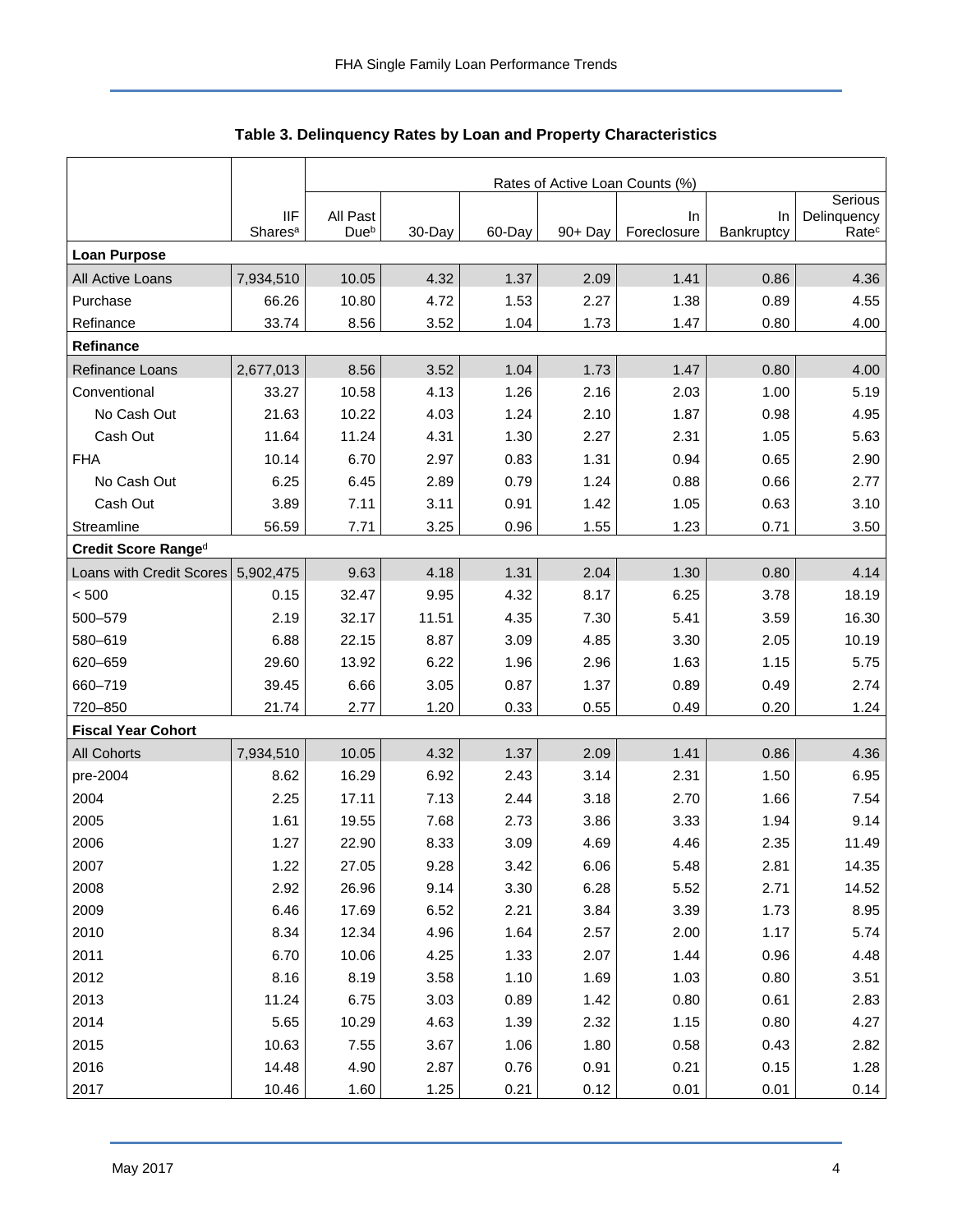|                                             |                     | Rates of Active Loan Counts (%) |        |        |            |             |            |                   |  |  |  |
|---------------------------------------------|---------------------|---------------------------------|--------|--------|------------|-------------|------------|-------------------|--|--|--|
|                                             |                     |                                 |        |        |            |             |            | Serious           |  |  |  |
|                                             | <b>IIF</b>          | All Past                        |        |        |            | In.         | <b>In</b>  | Delinquency       |  |  |  |
|                                             | Shares <sup>a</sup> | Due <sup>b</sup>                | 30-Day | 60-Day | $90 + Day$ | Foreclosure | Bankruptcy | Rate <sup>c</sup> |  |  |  |
| Loan Amount at Origination (\$ thousands)   |                     |                                 |        |        |            |             |            |                   |  |  |  |
| All Loan Amounts                            | 7,934,510           | 10.05                           | 4.32   | 1.37   | 2.09       | 1.41        | 0.86       | 4.36              |  |  |  |
| < 50                                        | 3.37                | 12.50                           | 5.47   | 1.78   | 2.20       | 2.05        | 1.00       | 5.24              |  |  |  |
| $50 - 99$                                   | 23.95               | 11.80                           | 5.11   | 1.63   | 2.20       | 1.79        | 1.07       | 5.06              |  |  |  |
| 100-149                                     | 28.61               | 10.47                           | 4.55   | 1.43   | 2.13       | 1.37        | 0.99       | 4.49              |  |  |  |
| 150-199                                     | 19.69               | 9.23                            | 4.00   | 1.25   | 2.00       | 1.20        | 0.78       | 3.98              |  |  |  |
| 200-249                                     | 11.12               | 8.30                            | 3.53   | 1.11   | 1.91       | 1.11        | 0.63       | 3.65              |  |  |  |
| 250-399                                     | 10.97               | 8.27                            | 3.37   | 1.08   | 2.04       | 1.24        | 0.54       | 3.82              |  |  |  |
| 400-499                                     | 1.40                | 7.26                            | 2.72   | 0.91   | 2.05       | 1.20        | 0.39       | 3.64              |  |  |  |
| >499                                        | 0.88                | 6.09                            | 2.22   | 0.71   | 1.74       | 1.09        | 0.33       | 3.16              |  |  |  |
| <b>Property Type</b>                        |                     |                                 |        |        |            |             |            |                   |  |  |  |
| All Property Types                          | 7,934,510           | 10.05                           | 4.32   | 1.37   | 2.09       | 1.41        | 0.86       | 4.36              |  |  |  |
| Detached                                    | 86.60               | 9.98                            | 4.37   | 1.38   | 2.06       | 1.30        | 0.87       | 4.24              |  |  |  |
| Manufactured Housing                        | 3.13                | 13.32                           | 5.29   | 1.59   | 2.56       | 2.70        | 1.18       | 6.44              |  |  |  |
| 2-4 Units                                   | 1.99                | 10.27                           | 3.15   | 1.07   | 2.37       | 3.06        | 0.61       | 6.05              |  |  |  |
| Condo                                       | 3.50                | 7.62                            | 2.86   | 0.93   | 1.64       | 1.58        | 0.61       | 3.83              |  |  |  |
| Townhouse                                   | 4.78                | 10.72                           | 4.31   | 1.44   | 2.46       | 1.73        | 0.78       | 4.97              |  |  |  |
| <b>Purchase Loan Type</b>                   |                     |                                 |        |        |            |             |            |                   |  |  |  |
| All Purchase Loans                          | 5,256,719           | 10.80                           | 4.72   | 1.53   | 2.27       | 1.38        | 0.89       | 4.55              |  |  |  |
| Repeat                                      | 18.64               | 8.73                            | 3.91   | 1.20   | 1.73       | 1.15        | 0.75       | 3.63              |  |  |  |
| First-time                                  | 81.36               | 11.27                           | 4.91   | 1.61   | 2.39       | 1.44        | 0.93       | 4.76              |  |  |  |
| Seller-Funded Down Payment Assistance (DPA) |                     |                                 |        |        |            |             |            |                   |  |  |  |
| All Sources of Funds                        | 7,934,510           | 10.05                           | 4.32   | 1.37   | 2.09       | 1.41        | 0.86       | 4.36              |  |  |  |
| Non-DPA                                     | 97.34               | 9.67                            | 4.19   | 1.31   | 2.00       | 1.35        | 0.81       | 4.16              |  |  |  |
| <b>DPA</b>                                  | 2.66                | 23.92                           | 8.79   | 3.28   | 5.28       | 3.73        | 2.84       | 11.85             |  |  |  |

**Table 3. Delinquency Rates by Loan and Property Characteristics** 

IIF = insurance in force.

a For each subpanel, the loan shares sum to 100%. However, in some of the subpanels, the total loans in the analysis do not sum to 100% of IIF. For example, the IIF shares for refinance loans sum to 100% of refinance loans. Streamline refinance loans are not included in the Credit Score Range analysis; the IIF shares in that panel, add to 100% of fully-underwritten loans.

bincludes all loans 30 or more days past due, including those in bankruptcy or foreclosure.

<sup>c</sup> Includes all loans 90 days past due plus all in-bankruptcy and in-foreclosure cases.

<sup>d</sup> Credit score reporting began in May 2004 but was not mandatory until July 2008. Streamline refinance loans do not require credit score reporting.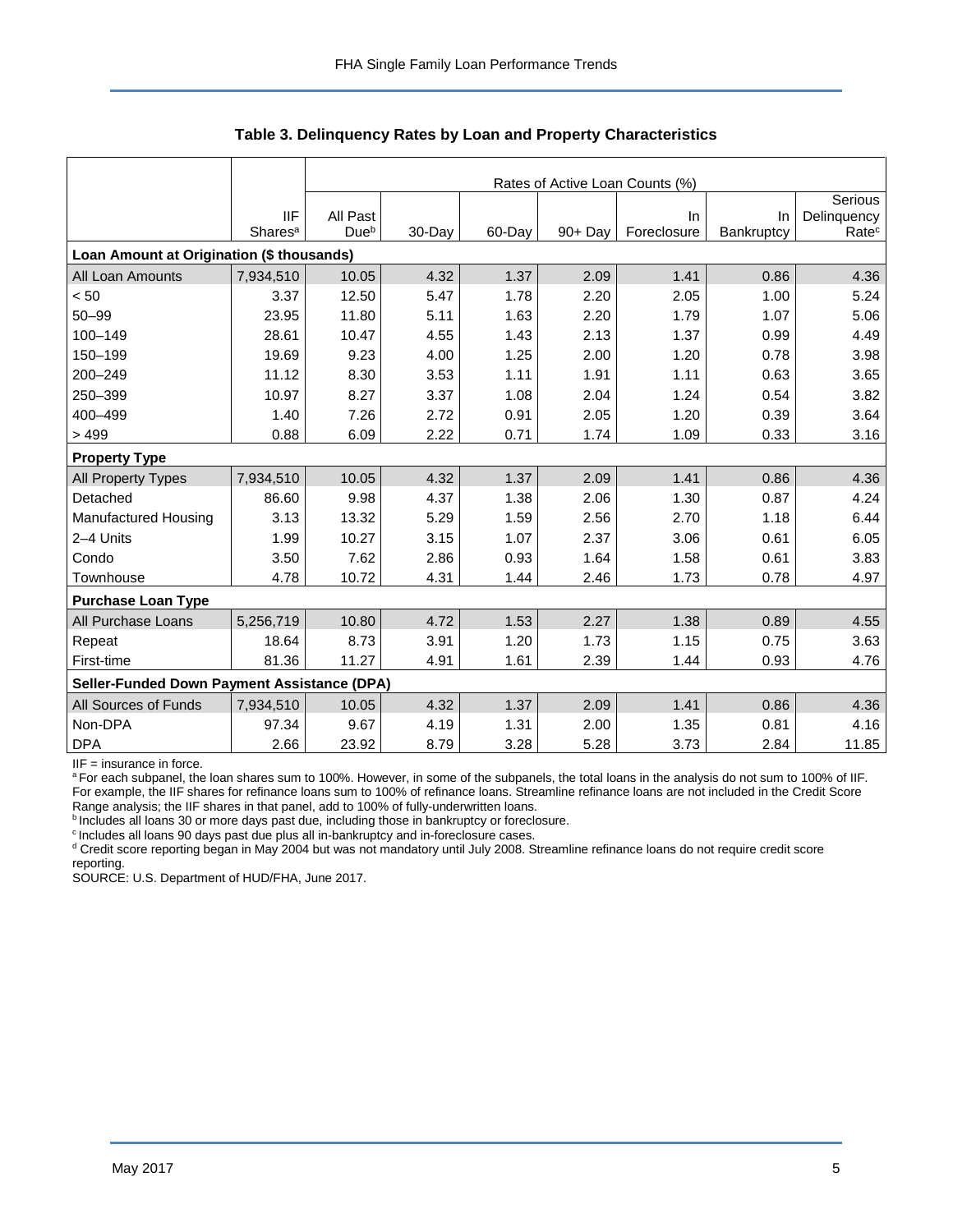<span id="page-6-0"></span>

|                                                         | 2017    |         |         |         | 2016    |                               |         |         |         |         |         |         |         |
|---------------------------------------------------------|---------|---------|---------|---------|---------|-------------------------------|---------|---------|---------|---------|---------|---------|---------|
| <b>Disposition Month</b>                                | Apr     | Mar     | Feb     | Jan     | Dec     | Nov                           | Oct     | Sep     | Aug     | Jul     | Jun     | May     | Apr     |
|                                                         |         |         |         |         |         |                               |         |         |         |         |         |         |         |
| Loss Components as Percentage of Defaulted Loan Balance |         |         |         |         |         |                               |         |         |         |         |         |         |         |
| Claim Expenses <sup>a</sup>                             | 17.81   | 17.81   | 18.28   | 17.65   | 17.05   | 17.76                         | 17.76   | 17.28   | 17.92   | 17.01   | 16.5    | 17.42   | 17.24   |
| Holding Costsb                                          | 5.29    | 4.77    | 4.73    | 4.82    | 4.91    | 4.81                          | 4.95    | 4.92    | 4.96    | 4.85    | 5.17    | 5.65    | 5.7     |
| Loss on Collateral <sup>c</sup>                         | 29.4    | 31.65   | 33.52   | 32.34   | 31.13   | 31.7                          | 32.65   | 31.42   | 31.56   | 28.88   | 27.5    | 30.92   | 32.74   |
| Sales Expense                                           | 4.64    | 4.38    | 4.29    | 4.4     | 4.32    | 4.3                           | 4.21    | 4.24    | 4.36    | 4.55    | 4.7     | 4.49    | 4.37    |
| Program Discounts <sup>d</sup>                          | 0.19    | 0.15    | 0.15    | 0.17    | 0.1     | 0.14                          | 0.14    | 0.11    | 0.18    | 0.13    | 0.24    | 0.15    | 0.09    |
| Net Loss Rate <sup>e</sup>                              | 53.59   | 56.01   | 58.89   | 57.38   | 54.9    | 57.13                         | 57.6    | 56.32   | 57.61   | 54.01   | 53.09   | 57.93   | 59.68   |
| Average Amount (\$)                                     |         |         |         |         |         |                               |         |         |         |         |         |         |         |
| Average Dollar Loss                                     | 65,486  | 67,793  | 69,753  | 67,506  | 64,838  | 67,815                        | 67,054  | 65,623  | 65,898  | 61,272  | 64,186  | 66,384  | 67,635  |
| Average Unpaid Balance                                  | 122,195 | 121,034 | 118,437 | 117,648 | 118,104 | 118,701                       | 116,409 | 116,508 | 114,392 | 113,437 | 120,901 | 114,595 | 113,324 |
|                                                         |         |         |         |         |         | <b>Occurrence Count</b>       |         |         |         |         |         |         |         |
| <b>Number of Dispositions</b>                           | 2,993   | 4,470   | 3,614   | 3,618   | 4,185   | 4,191                         | 4,513   | 4,758   | 4,623   | 3,377   | 3,370   | 4,651   | 4,925   |
| <b>Number of Discounts</b>                              | 16      | 23      | 14      | 18      | 10      | 14                            | 19      | 17      | 27      | 14      | 20      | 22      | 18      |
|                                                         |         |         |         |         |         |                               |         |         |         |         |         |         |         |
| <b>Stage</b>                                            |         |         |         |         |         | <b>Average Time in Months</b> |         |         |         |         |         |         |         |
| Delinquencyf                                            | 13.1    | 13.4    | 13.0    | 13.1    | 13.3    | 12.8                          | 12.7    | 12.9    | 12.8    | 12.9    | 12.8    | 12.6    | 13.0    |
| Foreclosure <sup>g</sup>                                | 13.5    | 13.4    | 12.7    | 12.4    | 13.1    | 13.0                          | 13.1    | 13.0    | 12.4    | 12.7    | 12.3    | 12.2    | 12.5    |
| Deed Transferh                                          | 11.9    | 12.0    | 11.5    | 12.0    | 11.8    | 11.7                          | 11.4    | 12.0    | 11.7    | 11.4    | 11.7    | 11.4    | 11.6    |
| <b>REO</b>                                              | 5.1     | 5.2     | 5.1     | 5.0     | 5.0     | $5.0$                         | 4.8     | 4.7     | 4.4     | 4.1     | 4.0     | 4.1     | 4.2     |
| <b>All Stages</b>                                       | 43.6    | 43.8    | 42.2    | 42.3    | 43.1    | 42.4                          | 42.0    | 42.4    | 41.2    | 41.0    | 40.8    | 40.3    | 41.2    |

**Table 4. REO Components of Loss by Property Disposition Month** 

<sup>a</sup> Includes interest on principal.

<sup>b</sup> Management, maintenance, repairs, administration, and security, net of rent and other income.

<sup>c</sup> Value when foreclosed (UPB) minus value received in REO; does not include Streamline refinances.

<sup>d</sup> Rate over all dispositions; effect is greater in the cases where a discount actually is given.

e Profit (loss) divided by Unpaid Principal Balance (UPB). The listed cost categories are not exhaustive, and they will not sum to the loss rate.

<sup>f</sup>First missed payment to date foreclosure initiated.

g Initiation of foreclosure proceedings to auction date.

h Auction date to HUD acquisition date.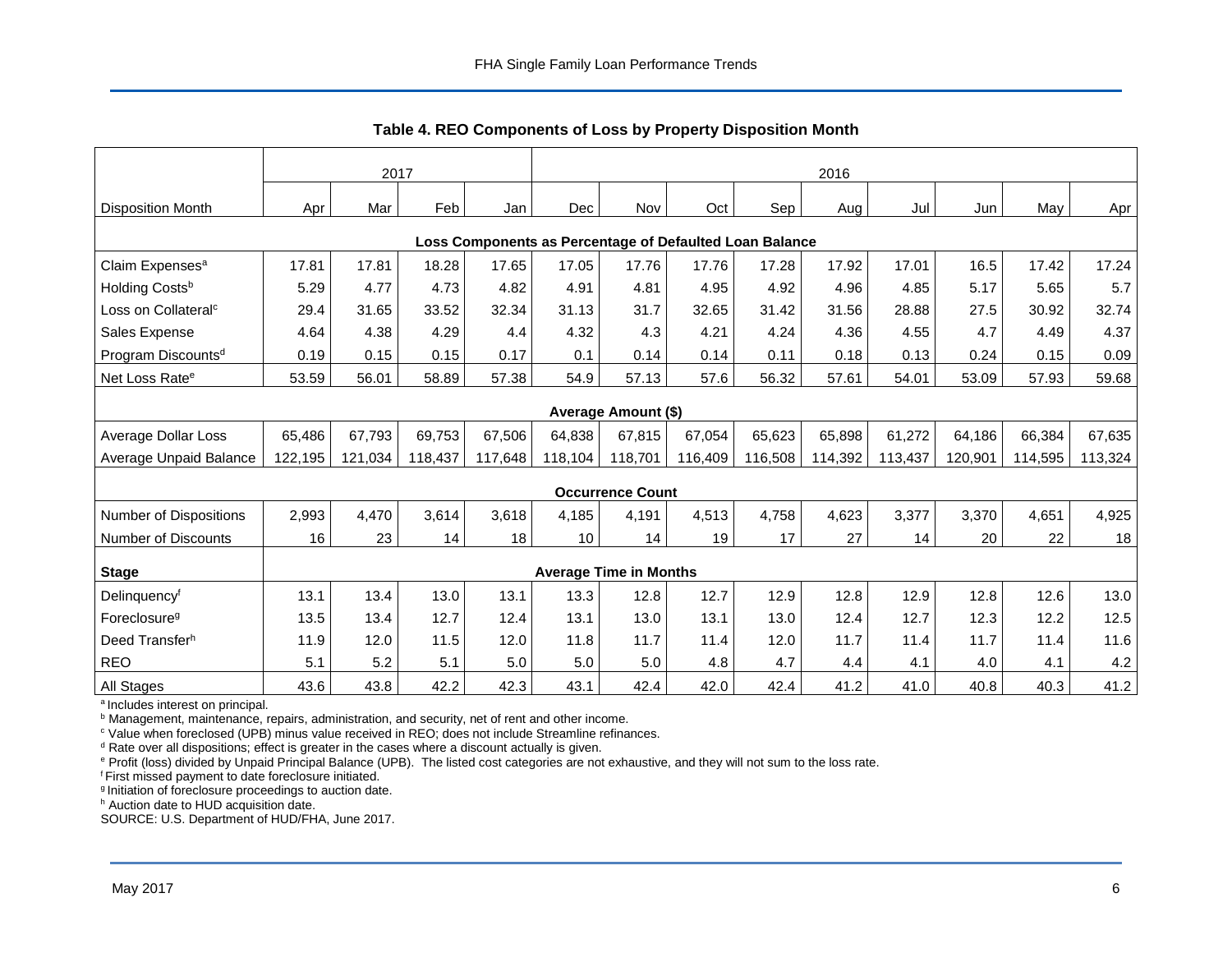<span id="page-7-1"></span>**Figure 1. Serious Delinquency Rate by Fiscal Year** 

<span id="page-7-0"></span>

NOTE: The FY 2009 cohort is separated into two parts, representing loan originations from October through March in 2009-1 and loan originations from April through September in 2009-2. The last six months of the origination period have been removed to ensure seasoning of loans. SOURCE: U.S. Department of HUD/FHA, June 2017.